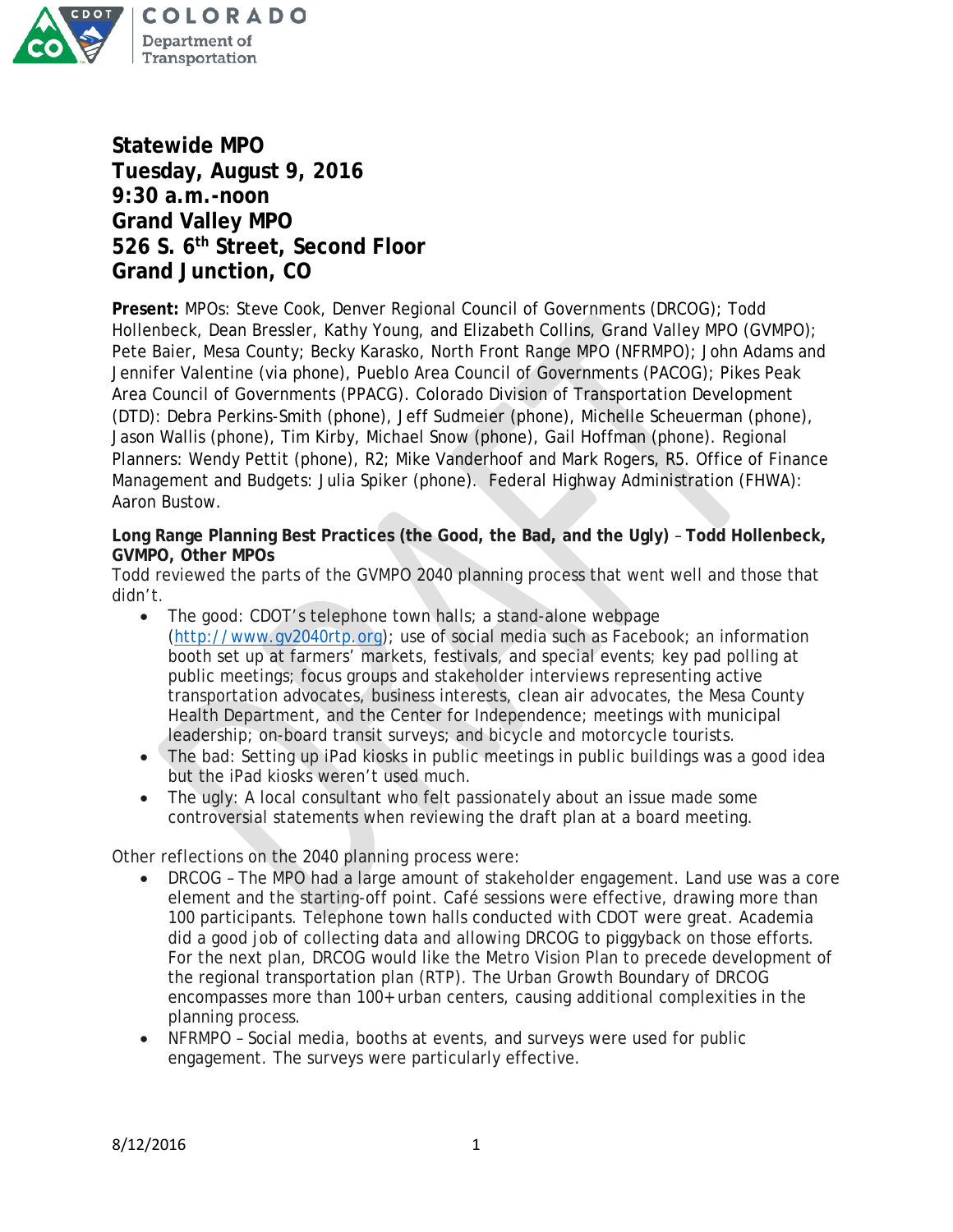- PPACG The MPO used Urban Sims and HERS-ST for pavement condition and asset management. For the next plan, PPACG is considering crash analysis that will be performed by the vendor.
- CDOT In the Statewide Transportation Plan Lessons Learned Report, the following rose to the top: the need for better plan integration and for coordination of performance metrics and reporting.

# **The Next Plan: 2045 or 2050? - All**

This is the thinking at the present time about how far into the future the next MPO and CDOT plans will go:

- NFRMPO 2045
- PPACG 2050
- $\bullet$  PACOG 2045
- GVMPO 2045
- DRCOG Don't know yet
- CDOT 2045 (tentative)

### **GVMPO's Collaborative Efforts for local FLAP Applications – Dean Bressler, GVMPO** GVMPO and its planning partners collaborated in developing and submitting three applications for the Federal Land Access Program (FLAP) in 2016. The applications were for:

- 18 Road Mesa County: The segment to be improved begins at the end of the paved section north of Fruita and runs approximately 6.25 miles north on BLM lands into the North Fruita Desert Special Recreation Management Area, passing several popular trailheads before ending at an existing BLM campground. Improvements include widening the existing gravel/dirt road to a full 32 foot paved width, to include two 12 foot lanes with four-foot paved shoulders on each side. The paved shoulders will provide safe access for bike, foot, and equestrian traffic to traverse the area. This project was shortlisted and advanced for funding in an approximate amount of \$6M.
- Monument Road City of Grand Junction: This included a proposed multi-use trail and improvements at the east entrance to Colorado National Monument, which has 450,000 "user days" annually. The plan is to widen the entrance area 30 feet on both sides to allow for bicyclists and pedestrians, and proposed electronic access lanes going to and leaving the Colorado National Monument.
- North River Road Town of Palisade: The project links the Bureau of Land Management's Special Recreation Management Area and the Palisade Rim Trail with the Town of Palisade.

One thing that worked well was breaking up the effort of collecting letters of support. The work was delegated to those who were best able to handle them due to already established working relationships. About15-16 letters of support were collected for each project using different templates for each proposed FLAP project and were further tailored to suit the agency and person signing. GVMPO has the advantage of being located in the middle of a large county that has 74 percent federally managed land.

In DRCOG, Boulder County and Clear Creek County were both active in submitting FLAP applications.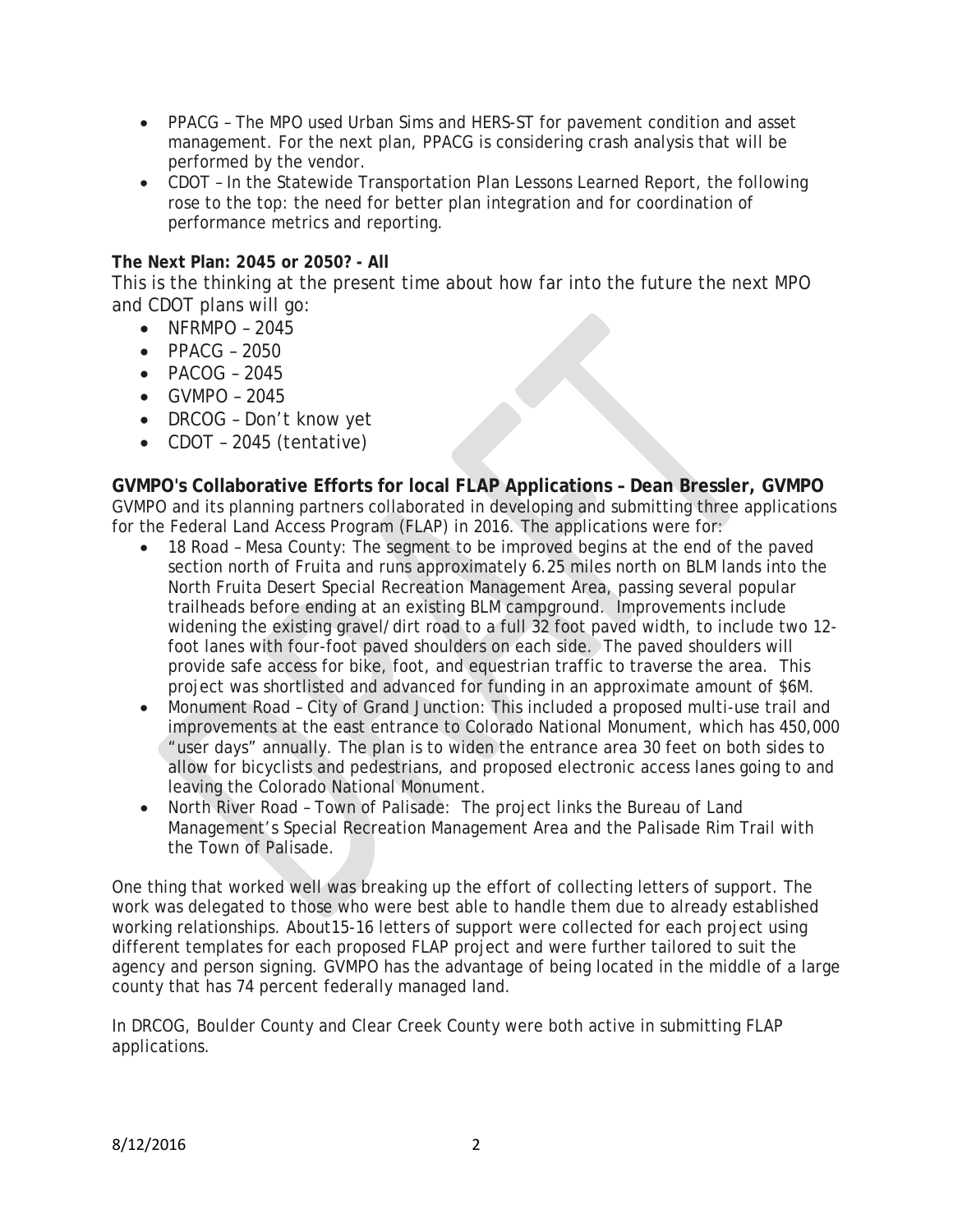## **TELUS Update**

In response to a question about whether the other MPOs have given any thought to using TELUS for their next Transportation Improvement Program (TIP), NFRMPO's Becky Karasko said NFRMPO is putting out a call for projects and then will work on compiling the TIP. NFRMPO is waiting for PPACG to test TELUS and report back to the group. Julia Spiker said CDOT OFMB supports MPO efforts to make the TIPs more consistent among MPOs and publicfriendly.

## **Critical Urban Freight Corridors/Critical Rural Freight Corridors Update – Jeff Sudmeier and Jason Wallis, DTD**

Mike Vanderhoof of CDOT Region 3 said his staff has gone through the Statewide Transportation Improvement Program (STIP) to see what routes show up as being critical freight corridors. The STIP for Region 3 has 28 urban corridors and three rural corridors.

In connection with designation of corridors, the group also discussed the potential designation of Alternate Fuels Networks. Designation under the federal transportation authorization law, the FAST Act, currently doesn't carry with it any federal money other than the installation of signs across the country to alert the public of their existence. Right now there appears to be no limit to what can be so designated.

**Multimodal Freight Plan and Data Sharing – Jeff Sudmeier and Michelle Scheuerman** CDOT will attempt to coordinate more with the MPOs participating with CDOT on development of the Multimodal Freight Plan. During development of the plan, CDOT hopes to leverage data, existing and future conditions information, and provide consistency in development of performance measures and project selection criteria with DRCOG and Upper Front Range TPR as they develop their respective freight plans. The Multimodal Freight Plan is just kicking off, and CDOT will work with the consultant to identify those opportunities with the caveat that it is our goal not to create any additional tasks at this time. The Multimodal Freight Plan needs to be completed by December 2017.

NFRMPO is very interested in sharing data for the Multimodal Freight Plan.

# **MPO Updates**

- DRCOG CDOT needs to be the final consolidator of the critical freight corridor definitions. DRCOG is meeting with Region 1 on possible critical urban freight corridors. A question was asked about the schedule and status of the Notice of Proposed Rulemaking for the proposed greenhouse gas measure and whether William Johnson of Transportation Performance is still tracking the MAP-21/FAST Act regulations for the MPOs. Comments on that proposal are due Aug. 20. Also, the final commercial vehicle survey report for the Front Range will be distributed this month.
- GVMPO The procurement process for the Grand Valley Transit operations contractor is well under way with a final recommendation expected to be made to the GVMPO board later this month.
- NFRMPO The TIGER grant for North I-25 was discussed. The 2040 Regional Transportation Plan (RTP) Amendment is being undertaken to incorporate the full North I-25 project within the NFRMPO boundary. A call for projects for FY 2020-2021 has been issued, and the MPO is developing its FY 2018-2021 TIP. Truck climbing lane construction on I-25 and progress was mentioned. In addition, NFRMPO is considering what highways within its boundaries might be designated as alternative fuel corridors.